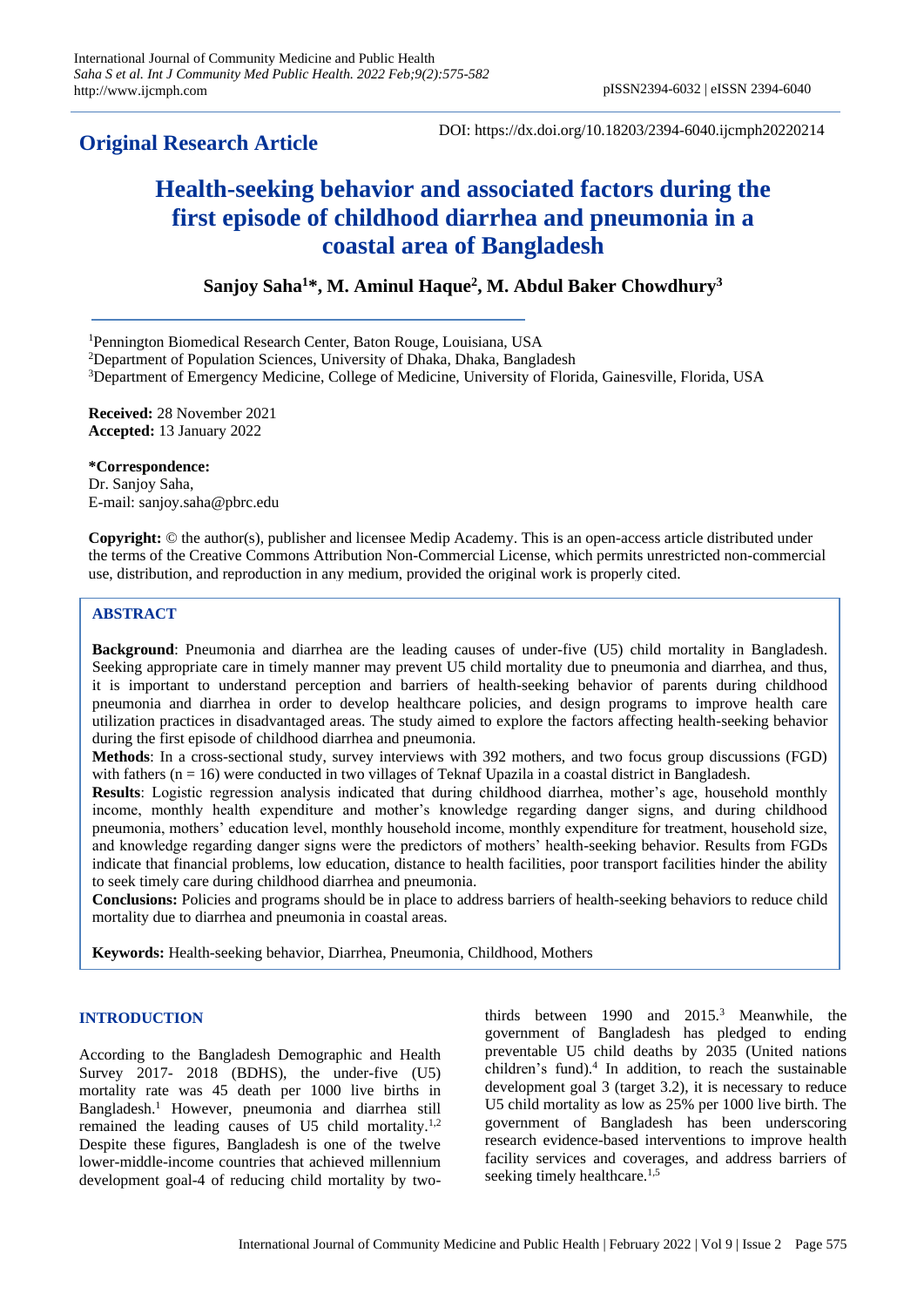Nowadays, epidemiologists and social scientists are giving more priority to the study of health-seeking behavior to address the leading causes of child mortality.<sup>3</sup> Seeking appropriate care in time may prevent U5 child mortality due to pneumonia and diarrhea.<sup>6-8</sup> Along with gathering health facility-based information such as health services delivery, it is also essential to understand perceptions and barriers of health-seeking behavior of parents during childhood pneumonia and diarrhea in order to develop healthcare policies, and design programs to improve health care utilization practices in disadvantaged areas.9,10 Several studies were carried out regarding childhood health-seeking behavior in urban slums and rural areas, but to date, there has been limited research conducted to explore the factors that influence healthseeking behavior during childhood pneumonia and diarrhea in coastal areas. Bangladesh is a disaster-prone country, and its coastal areas experience frequent natural adversity such as cyclones, and thus, the healthcareseeking practices of people from coastal areas might be different from other parts of the country.<sup>11,12</sup> Therefore, this study aimed to perform a triangulation (qualitative inside quantitative) of quantitative data (survey method) with qualitative data (focus group discussions) in order to explore factors contributing to health-seeking behavior during the first episode of childhood diarrhea and pneumonia in a coastal area in Bangladesh.

#### **METHODS**

#### *Study design and settings*

It was a cross-sectional study, designed as a mixedmethods approach, and both quantitative and qualitative data were collected from a rural coastal area, named Teknaf Upazila in Bangladesh. Teknaf is an Upazila (subdistrict) of Cox's Bazar district, which is one of the coastal districts in Bangladesh. Teknaf Upazila encompasses 388.68 square kilometers and has a population of 264,389 population. The reported U5 child mortality rate was 8.4 per 1000 live birth in 2015.<sup>13</sup>

#### *Study population*

Mothers is commonly the first person to come in contact with child to take care when child is sick in Bangladesh, and therefore, we recruited and interviewed mothers. 6,14,15 We used the formula developed by Charan and Biswas to determine sample size and assumed that 50% of mothers sought healthcare during child illness.<sup>16</sup> Thus, we needed 384 participants. Following a two-stage stratified cluster sampling process, at first, we made a list of 441 households from two villages in Teknaf Upazila. Afterward, we recruited 408 households purposively that had at least one U5 child. When a household had more than one eligible mother (who had at least one U5 child), we selected a mother randomly (drawing a name from a jar) to take part in this study in order to avoid confounding effect due to the same income-expenditure flow and decision-maker in a household. Among the 408 mothers, 16 were treated as non-respondents since they

could not provide information due to shortage of time, and thus, in total 392 mothers participated and completed the survey questionnaires. As fathers contribute to household income and thus, they have important role in decision making to get health care for sick child.<sup>14</sup> Therefore, along with the quantitative survey, we conducted two focus group discussions (FGDs) with the fathers of U5 children from the households participating in our study.

#### *Study variables and operationalization*

In this study, the dependent variable was seeking care by mothers during childhood diarrhea and pneumonia. Participants' basic characteristics, such as age, education level, household monthly income, household size, household expenditure for treatment per month, and mothers' awareness regarding childhood danger signs were treated as independent variables. Some levels of few variables were merged into a label due to the presence of a low number of cases. Questionnaires were adapted from previous studies conducted in rural Bangladesh.<sup>6,14,15</sup> Mothers were asked about the frequency, type, and order of treatment sought at home or outside the home during the first, second, and third episode to understand healthcare-seeking practices of mothers during selfreported childhood presumed pneumonia and diarrhea. We categorized the commonly available treatments into five groups (self-care, traditional care, para-professional, qualified allopath, and informal/ unqualified care), and operationalization of these treatments was described elsewhere.<sup>17</sup>

#### *Data collection*

Trained local female assistants were recruited with consideration of cultural and gender sensitivity to administer a semi-structured survey questionnaire to mothers. The researchers supervised the data collection sessions to ensure the quality of data. Semi-structured discussion guidelines were followed during the FGDs to avoid inhibited discussion. The survey questionnaire and the FGD guidelines were pre-tested outside the study area to ensure proper sequence, appropriateness of language, and consistency of the questionnaire and guidelines. Detailed notes were taken in each session and all FGDs were recorded with consent from all participants. Each FGD session was conducted using a local dialect. Participation in this study was voluntary. Signed consent was obtained from each participant and oral consent was obtained from those who were illiterate prior to taking part in this study.

#### *Data analysis*

All statistical analyses of survey data were conducted using IBM SPSS (version 23, Chicago IL), and  $p<0.05$ was considered significant for all statistical tests with a 95% confidence interval. The basic characteristics of participants were presented as frequencies and percentages. Logistic regression was run to examine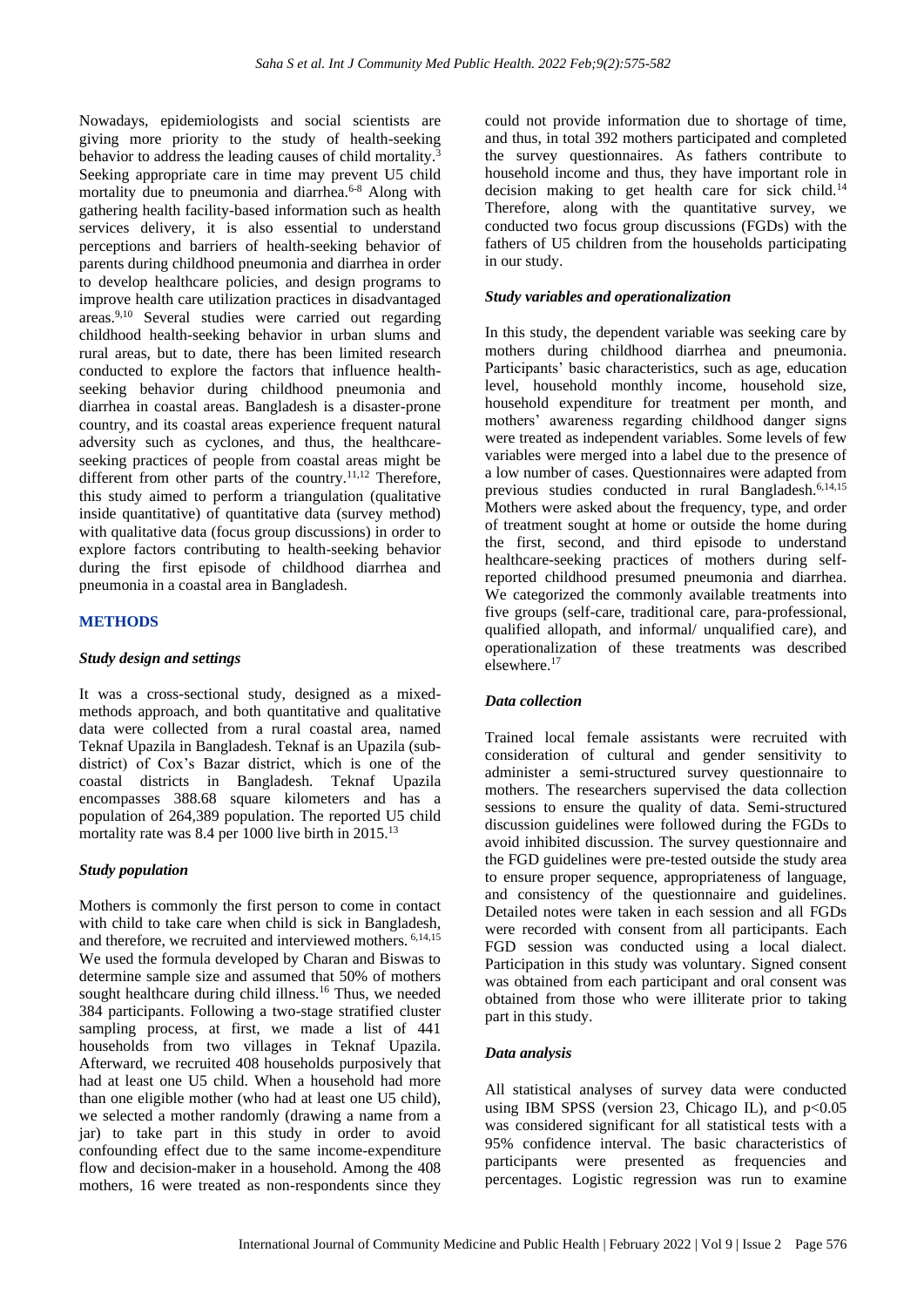associated factors of health-seeking behavior of mothers during self-reported childhood diarrhea and pneumonia. Data from FGDs were transcribed on the same day of sessions and all transcripts were translated into English. These transcripts were read out several times and randomly matched by the supervisors to ensure data consistency. Afterward, a code list was developed, and all the transcripts were manually coded to process content analysis under common themes.

# **RESULTS**

#### *Quantitative data: survey interview*

The basic characteristics of the participants is represented in (Table 1). The majority of the participants were in the age range of 25 to less than 35 years (48.2%) and 61% did not have education above primary level.

## **Table 1: Background characteristics of the participants (n=392).**

| <b>Variables</b>                              | N   | $\frac{0}{0}$ |
|-----------------------------------------------|-----|---------------|
| Age (years)                                   |     |               |
| $15 - 25$                                     | 170 | 43.4          |
| $25 - 35$                                     | 189 | 48.2          |
| $35 - 245$                                    | 33  | 8.4           |
| <b>Education</b>                              |     |               |
| <b>Illiterate</b>                             | 56  | 14.3          |
| Primary (completed or incomplete)             | 239 | 61.0          |
| Secondary (completed or incomplete) or        | 97  | 24.7          |
| above                                         |     |               |
| Occupation                                    |     |               |
| Housewife                                     | 375 | 95.7          |
| Others (day labor/service/business)           | 17  | 4.3           |
| Household monthly income (BDT)**              |     |               |
| $<$ 2500- $<$ 5000                            | 33  | 8.4           |
| $5000 - 8000$                                 | 137 | 34.9          |
| $8000 - 1000$                                 | 81  | 20.7          |
| $1000 \rightarrow 12000$                      | 141 | 36.0          |
| <b>Expenditure for healthcare/month (BDT)</b> |     |               |
| $100 - 500$                                   | 124 | 31.6          |
| $500 - 1000$                                  | 209 | 53.3          |
| $1000 - 1500$                                 | 39  | 10.0          |
| $1500 - 2000$                                 | 20  | 5.1           |
| <b>Household size</b>                         |     |               |
| $\leq 4$                                      | 210 | 53.6          |
| $\geq 5$                                      | 182 | 46.4          |

\*\* BDT: Bangladeshi Taka (currency), US \$1 ≈ 84.0 BDT.

Out of 392 mothers, 139 (35.5%) (Table 2) and 101 (25.7%) (Table 3) mothers reported that their children suffered at least once from diarrhea and presumed pneumonia, respectively in the preceding 12 months. Each eligible mother responded for the same or other U5 children who suffered from multiple episodes of diarrhea

and/or presumed pneumonia within the last 12 months. Table 2 shows that mothers sought healthcare for a maximum of three episodes of childhood diarrhea within the last 12 months and made a maximum of three visits during each episode of diarrhea. The majority of mothers (32.4%) sought self-care or home remedies in the first visit during 1st episode of childhood diarrhea. However, the proportion of mothers who obtained care from informal providers increased sharply in the second (47.6%) and third visit (50.0%). Table 2 also shows that among the 139 mothers, 52 (37.4%) sought healthcare for the  $2^{nd}$  episode and 5 (3.6%) for the  $3^{rd}$  episode of childhood diarrhea. Among the 52 mothers who sought care for 2nd episode of childhood diarrhea, 42.3% in the first visit, and 6.4% in the second visit sought self-care.

On the other hand, mothers sought healthcare for a maximum of two episodes of presumed childhood pneumonia, and in each episode, mothers made a maximum of three visits (Table 3). During the  $1<sup>st</sup>$  episode of presumed pneumonia, out of 101 mothers, 33.7% of mothers did not acquire healthcare from health facilities. whereas 32.7% of mothers sought care from qualified healthcare providers in the first visit. The proportions of mothers who obtained healthcare from informal providers were higher in both the second visit (27.7%) and third visit (28.6%) compared to the first visit (14.9%) during  $1<sup>st</sup>$ episode of childhood presumed pneumonia. The percentage of mothers who sought care from qualified service providers increased gradually over the third visit during 1<sup>st</sup> episode of childhood presumed pneumonia. Among the 101 mothers, 31 (30.7%) mothers also sought treatment for the 2nd episode of illness due to childhood presumed pneumonia. During the 2nd episode of presumed pneumonia, the maximum number of mothers sought care from qualified service providers in every visit. Furthermore, we also assessed mothers' awareness regarding danger signs of childhood illness and found that out of 392 mothers, more than one-third of them (37.0%) were not conscious of any danger signs. In this study, for the purpose of logistic regression, self-care, traditional treatment, and informal health services were grouped into inappropriate treatment, and healthcare from paraprofessionals and qualified service providers were categorized into appropriate treatment. Since the majority of the mothers who reported childhood diarrhea and presumed pneumonia, made the first visit/action to seek healthcare, thus, the association was analyzed with the health-seeking behavior of mothers in their first action. Following univariate analysis, only correlated variables with the dependent variables (treatment, formal and informal) were included in the multiple logistic regression (Table 4). Mothers' age  $(p<0.05)$ , monthly household income  $(p<0.01)$ , monthly expenditure for treatment  $(p<0.01)$ , and knowledge regarding danger signs  $(p<0.01)$ acted as determinants for mothers to seek healthcare during childhood diarrhea.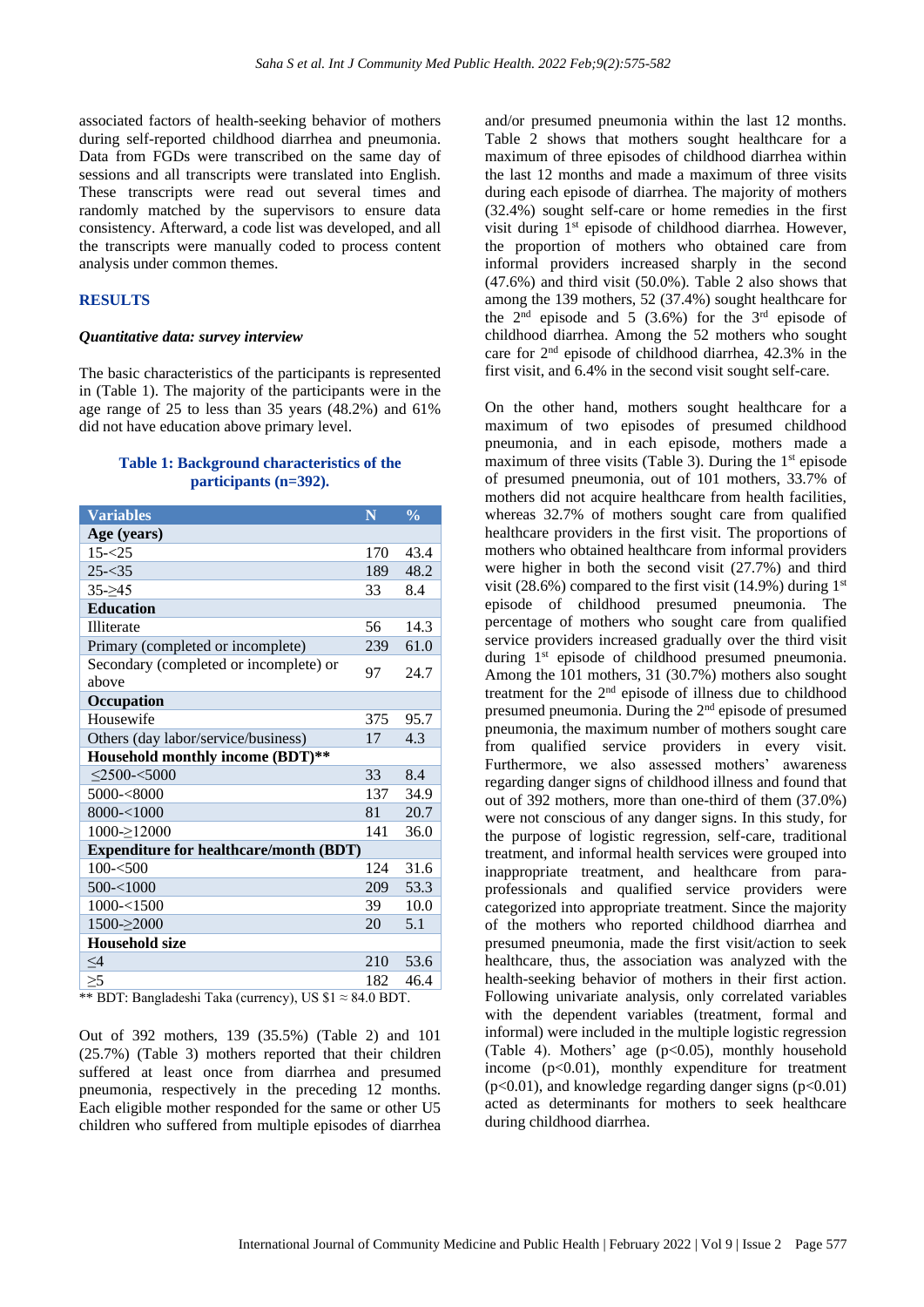|                              |                      | <b>Episode</b> |                        |      |                       |                     |                       |      |                 |      |                       |                    |                       |      |                        |      |                       |      |
|------------------------------|----------------------|----------------|------------------------|------|-----------------------|---------------------|-----------------------|------|-----------------|------|-----------------------|--------------------|-----------------------|------|------------------------|------|-----------------------|------|
|                              | $1st$ episode, N=139 |                |                        |      |                       | $2nd$ episode, N=52 |                       |      |                 |      |                       | $3rd$ episode, N=5 |                       |      |                        |      |                       |      |
| <b>Type of</b><br>care       | First<br>visit       |                | <b>Second</b><br>visit |      | <b>Third</b><br>visit |                     | <b>First</b><br>visit |      | Second<br>visit |      | <b>Third</b><br>visit |                    | <b>First</b><br>visit |      | <b>Second</b><br>visit |      | <b>Third</b><br>visit |      |
|                              | N                    | $\frac{0}{0}$  | N                      | $\%$ | N                     | %                   | N                     | $\%$ | N               | $\%$ | N                     | $\%$               | N                     | $\%$ | N                      | $\%$ | N                     | %    |
| Self-care                    | 45                   | 32.4           |                        |      | --                    |                     | 22                    | 42.3 | 3               | 6.4  | --                    |                    | 4                     | 80   | --                     |      |                       |      |
| <b>Traditional</b><br>method | $\overline{7}$       | 5.0            |                        | 0.8  | $\overline{2}$        | 4.2                 |                       | 1.9  | --              |      |                       |                    |                       |      |                        |      |                       |      |
| Para-<br>professional        | 37                   | 26.6           | 52                     | 42.6 | 17                    | 35.4                | 12                    | 23.1 | 21              | 44.7 |                       | 11.1               |                       | 20   |                        | 25   |                       | 33.3 |
| Qualified<br>allopath        | 9                    | 6.5            | 11                     | 9.0  | 5                     | 10.4                | 5                     | 9.6  | 6               | 12.7 |                       |                    |                       |      |                        |      |                       | 33.3 |
| <b>Informal</b>              | 41                   | 29.5           | 58                     | 47.6 | 24                    | 50.0                | 12                    | 23.1 | 17              | 36.2 | 8                     | 88.9               |                       |      | 3                      | 75   |                       | 33.4 |
| <b>Total</b>                 | 139                  | 100            | 122                    | 100  | 48                    | 100                 | 52                    | 100  | 47              | 100  | 9                     | 100                | 5                     | 100  | 4                      | 100  | 3                     | 100  |

#### **Table 2: Types of healthcare providers visited by mothers for children with diarrhea within last 12 months.**

**Table 3: Types of healthcare providers visited by mothers for children with presumed pneumonia within last 12 months.**

|                           | <b>Episode</b>       |               |                     |               |                    |               |                    |                     |                     |               |                    |               |  |  |
|---------------------------|----------------------|---------------|---------------------|---------------|--------------------|---------------|--------------------|---------------------|---------------------|---------------|--------------------|---------------|--|--|
|                           | $1st$ episode, N=101 |               |                     |               |                    |               |                    | $2nd$ episode, N=31 |                     |               |                    |               |  |  |
| Type of care              | <b>First visit</b>   |               | <b>Second visit</b> |               | <b>Third visit</b> |               | <b>First visit</b> |                     | <b>Second visit</b> |               | <b>Third visit</b> |               |  |  |
|                           | N                    | $\frac{0}{0}$ | N                   | $\frac{0}{0}$ | N                  | $\frac{0}{0}$ | N                  | $\frac{0}{0}$       | N                   | $\frac{0}{0}$ | N                  | $\frac{0}{0}$ |  |  |
| Self-care                 | 34                   | 33.7          | --                  |               |                    |               | 11                 | 35.5                |                     |               |                    |               |  |  |
| <b>Traditional</b>        | 5                    | 4.9           | 2                   | 2.0           |                    |               |                    |                     |                     |               |                    |               |  |  |
| method                    |                      |               |                     |               | $- -$              |               |                    |                     |                     |               |                    |               |  |  |
| Para-professional         | 14                   | 13.8          | 22                  | 21.8          | 12                 | 21.4          | 6                  | 19.3                | 6                   | 21.4          |                    | 50.0          |  |  |
| <b>Qualified allopath</b> | 33                   | 32.7          | 49                  | 48.5          | 28                 | 50.0          | 11                 | 35.5                | 19                  | 67.9          |                    | 50.0          |  |  |
| <b>Informal</b>           | 15                   | 14.9          | 28                  | 27.7          | 16                 | 28.6          | 3                  | 9.7                 | 3                   | 10.7          |                    |               |  |  |
| <b>Total</b>              | 101                  | 100           | 101                 | 100           | 56                 | 100           | 31                 | 100                 | 28                  | 100           | $\overline{2}$     | 100           |  |  |

On the other hand, mothers' education level ( $p<0.05$ ), monthly household income  $(p<0.05)$ , monthly expenditure for treatment  $(p<0.05)$ , household size  $(p<0.05)$ , and knowledge regarding danger signs  $(p<0.01)$ were the predictors of mothers' health-seeking behavior during childhood presumed pneumonia (Table 4). The odds ratio of mothers in the age of 35 to ≥45 years sought 4.30 times higher appropriate care in the first visit during childhood diarrhea than the mothers aged between 15 to <25 years. Mothers' unconsciousness of childhood danger signs had a negative effect on seeking healthcare during childhood diarrhea and presumed pneumonia.

#### *Qualitative data: focus group discussions*

In total, 16 fathers (eight in each session) participated in the two FGDs. Table 5 shows the characteristics of the participants who took part in the FGDs.

# *Healthcare sought during childhood diarrhea and presumed pneumonia.*

The participants of FGDs reported that pneumonia and diarrhea were the most frequent diseases among U5 children in coastal areas along with fever and cold. Participants of FGDs affirmed that during childhood

diarrhea and presumed pneumonia, healthcare was commonly sought from pharmacies, village doctors, quacks, homeopaths, herbal practitioners (Kabirajs), nongovernmental organization (NGO) health workers, an Upazila hospital (public health facility), and qualified doctors. The participants reported that mothers from poor families usually got treatment for their sick children from quacks, pharmacies, and homeopaths just because of the low treatment cost. Moreover, children were also brought to Upazila government hospitals while the illness was severe or moderate. More importantly, most often mothers sought self-care or home remedies during the first few days of sickness. One participant from first FGD stated that, ''I usually ask my wife to get homeopathy and herbal treatment for our child when he experiences diarrhea. I prefer to home and herbal health services because these services are provided at minimum cost. In addition, children can also intake the homeopathy medicine so easily and it does not have any side effect. ''Another participant from second FGD remarked that, ''People of this area usually go to the pharmacy shops, even my family goes to the pharmacy shops to get healthcare during childhood diarrhea and presumed pneumonia. Here, the cost of health service in Upazila hospital is too high and most of the time, doctors refer the patients to divisional city, even when it is treatable in this Upazila hospital.''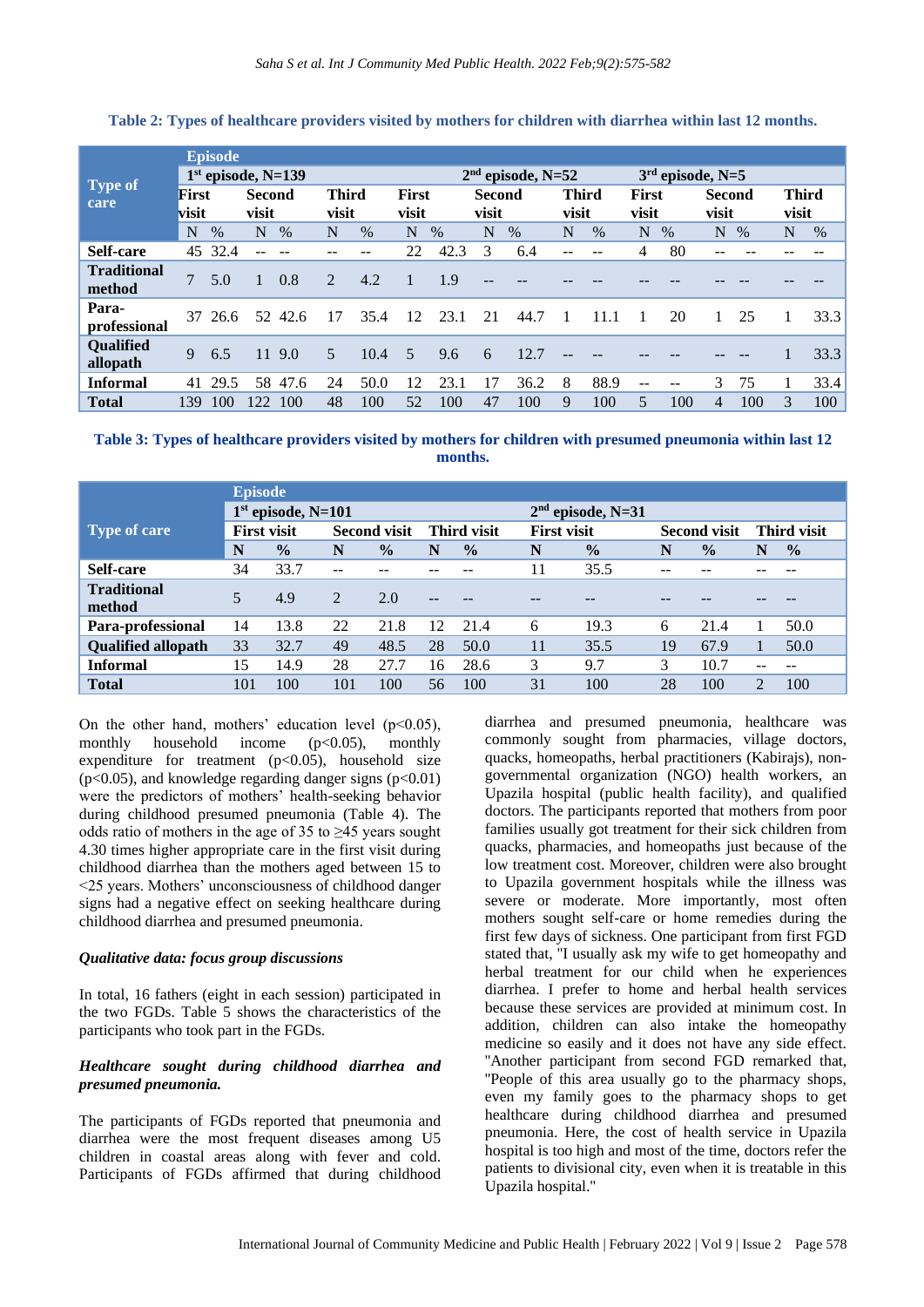| Table 4: Predictors of seeking appropriate care by mothers during first episode childhood diarrhea and pneumonia. |  |  |  |
|-------------------------------------------------------------------------------------------------------------------|--|--|--|
|-------------------------------------------------------------------------------------------------------------------|--|--|--|

|                                                                           | <b>Diarrhea</b>   |                | <b>Presumed pneumonia</b>         |                |  |  |
|---------------------------------------------------------------------------|-------------------|----------------|-----------------------------------|----------------|--|--|
| <b>Variables</b>                                                          | <b>Odds</b> ratio | 95% CI         | <b>Odd</b> ratio                  | 95% Cl         |  |  |
| Mother's age (years)                                                      |                   |                |                                   |                |  |  |
| $15 - 25$                                                                 | Ref*              |                | Ref                               |                |  |  |
| $25 - 35$                                                                 | 1.75              | $0.19 - 16.04$ | 1.04                              | $2.53 - 4.30$  |  |  |
| $35 - 245$                                                                | 4.30              | 0.49-37.46     | 1.62                              | $0.40 - 6.42$  |  |  |
| Mother's education                                                        |                   |                |                                   |                |  |  |
| Illiterate                                                                | Ref               |                | Ref*                              |                |  |  |
| Primary                                                                   | 0.52              | $0.16 - 1.72$  | 0.21                              | $0.65 - 0.71$  |  |  |
| Secondary or above                                                        | 0.72              | $0.30 - 1.70$  | 0.61                              | $0.24 - 1.59$  |  |  |
| Household income/month (BDT)                                              |                   |                |                                   |                |  |  |
| $\leq$ 2500- $<$ 5000                                                     | Ref**             |                | Ref*                              |                |  |  |
| $5000 - 8000$                                                             | 0.00              | $0.00 - 0.00$  | 0.70                              | $0.01 - 0.61$  |  |  |
| $8000 - <10000$                                                           | 0.10              | $0.03 - 0.31$  | 0.29                              | $0.11 - 0.74$  |  |  |
| $10000 - \ge 12000$                                                       | 0.92              | $0.36 - 2.35$  | 0.64                              | $0.19 - 0.21$  |  |  |
| <b>Expenditure for health treatment/month</b>                             |                   |                |                                   |                |  |  |
| $100 - 500$                                                               | Ref**             |                | Ref*                              |                |  |  |
| $500 - 1000$                                                              | 0.04              | $0.00 - 0.39$  | 0.70                              | $0.14 - 3.47$  |  |  |
| $1000 - 1500$                                                             | 0.18              | $0.18 - 1.58$  | 2.14                              | $0.45 - 10.00$ |  |  |
| $1500 \ge 2000$                                                           | 0.37              | $0.37 - 6.68$  | 5.00                              | $0.58 - 42.79$ |  |  |
| <b>Household size</b>                                                     |                   |                |                                   |                |  |  |
| $\leq4$                                                                   | Ref               |                | $Ref*$                            |                |  |  |
| $\geq 5$                                                                  | 0.62              | $0.30 - 1.29$  | 0.39                              | $0.16 - 0.9$   |  |  |
| Knowledge regarding danger signs                                          |                   |                |                                   |                |  |  |
| Not aware                                                                 | Ref**             |                | Ref <sup>**</sup>                 |                |  |  |
| Aware<br>$C1$ $C1$ $C1$ $C2$ $C3$ $C4$ $C5$ $C7$ $C8$ $C1$ $C1$ $C1$ $C1$ | 0.05              | $0.01 - 0.21$  | 0.01<br>$TTC$ $A1 - QA$ $A$ $DDT$ | $0.02 - 0.10$  |  |  |

CI= Confidence interval, \*p<0.05, \*\*p<0.01, Ref: Reference category was seeking inappropriate care, US  $$1 \approx 84.0$  BDT

#### **Table 5: Background characteristics of FGDs' participants.**

| <b>Focus</b><br>group<br>discussion | $\mathbf{N}$ | <b>Education</b>      | N              | <b>Occupation</b>                                    | N |
|-------------------------------------|--------------|-----------------------|----------------|------------------------------------------------------|---|
| FGD-1                               | 8            | <b>Illiterate</b>     | 1              | Day laborer/<br>farming in<br>other people's<br>land | 3 |
|                                     |              | Primary               | $2^{\circ}$    | Service                                              | 2 |
|                                     |              | Secondary<br>or above | 5              | <b>Business</b>                                      | 3 |
| $FGD-2$                             | 8            | <b>Illiterate</b>     | $\mathfrak{D}$ | Day laborer/<br>farming in<br>other people's<br>land | 4 |
|                                     |              | Primary               | 1              | Service                                              | 2 |
|                                     |              | Secondary<br>or above | 5              | <b>Business</b>                                      | 2 |

# *Barriers to seeking care during childhood diarrhea and presumed pneumonia*

Data from FGDs remarked that scarcities of quality health services, high cost of health services and unfriendly behavior of service providers, distance and lack of transport, lack of money, lack of literacy, knowledge, and awareness acted as obstacles to seek healthcare for children. Respondents also mentioned that they were not satisfied with the health services provided by Upazila health complex (UHC), a government health facility at the sub-district level. A participant from the first FGD stated, "until and unless you do not climb a mountain, you will not understand the challenges involved in climbing. So, you will not be able to realize the difficulties people are facing in the UHC to obtain healthcare for sick children, until and unless you go to the UHC to get health services.'' In addition, a participant from the second FGD stated, ''UHC does not take any risk and also does not provide any health service for moderate or severe sick children, rather providers refer to Cox's Bazar (Two hours distance by bus from Teknaf) or divisional health facility (five to six hours distance by bus from Teknaf), which is quite impossible for us every time.''

# **DISCUSSION**

The study attempted to explore factors associated with health-seeking behavior during first episode childhood diarrhea and presumed pneumonia. In this study, 35.5% and 25.7% of mothers reported that their children aged <5 years experienced diarrhea and presumed pneumonia,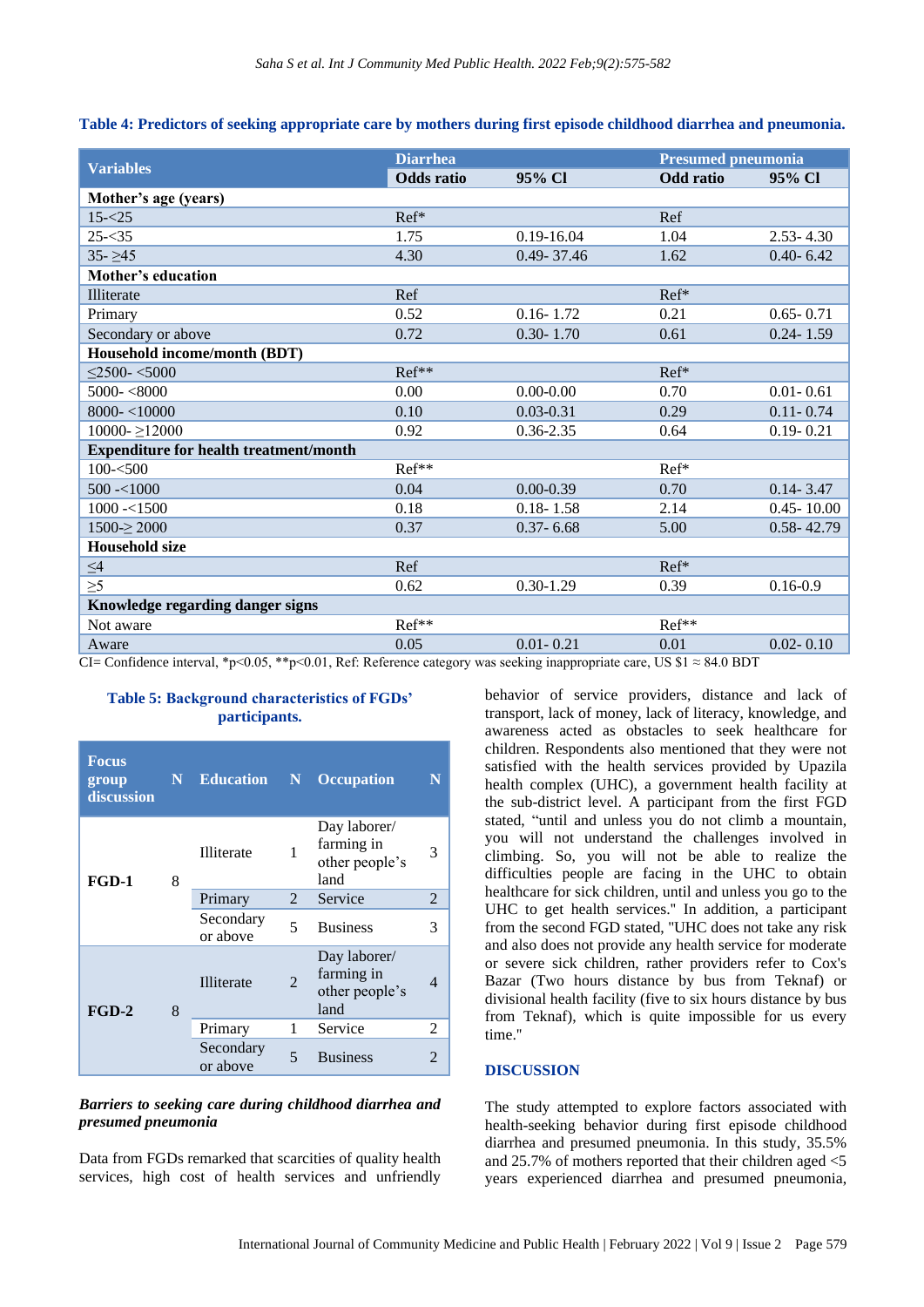respectively, in the last 12 months. The reported rate in our study is higher than the national prevalence of diarrhea (6%) and pneumonia (5%) among U5 children since the national survey captured recall of two weeks prior to the survey.<sup>2</sup> On the other hand, we captured 12 months recall preceding the survey in a rural coastal area. During the 1<sup>st</sup> episode of childhood illness, we observed that more than one-third of mothers sought self-care during the 1<sup>st</sup> episode of childhood diarrhea and presumed pneumonia. Mothers prefer to seek self-care because of failing to perceive the severity of illness- found in a study conducted in Indonesia.<sup>18</sup> We also found that 67.6% and 66.3% of mothers sought care from outside of the home during the 1st episode of childhood diarrhea and presumed pneumonia. There is some evidence that getting healthcare from private and informal providers, such as pharmacy is more common in rural Bangladesh for children with diarrhea and pneumonia.<sup>19,20</sup> Moreover, traditional treatment was also preferred by caretakers for children with diarrhea and presumed pneumonia due to locally available treatment and its low cost.<sup>21</sup> In our study, data from FGDs also support that households prefer to obtain healthcare from pharmacies during childhood diarrhea or pneumonia since it is more affordable.

We observed that majority of mothers sought care from qualified service providers in both second and third visits during 1st episode of presumed pneumonia. On the other hand, on average, 50% of mothers sought health treatment for U5 children with diarrhea from informal service providers in the second and third visits during the 1<sup>st</sup> episode. The reason that might be responsible for this difference in the mother's health-seeking behavior, was that the prevalence of the diarrheal disease among the U5 children was high compared to pneumonia. As such, the mothers needed to seek healthcare frequently for childhood diarrheal diseases, which led to mothers' perception of diarrheal disease to be not as serious as pneumonia. $2^{1,22}$  Our findings show that a significant proportion of the mothers sought self-care in the first visit during childhood illness. The possible reason could be that mothers perceived that the disease would go away by itself.17,22 Moreover, mothers sought treatment outside of the home when home care did not cure the child fully.<sup>23</sup> A number of mothers sought treatment from paraprofessionals for children with diarrhea or presumed pneumonia, since para-professionals; village doctors were particularly key actors in the provision of health services  $\overline{\text{in}}$  rural areas.<sup>24,25</sup>

Our study results indicate that mother's age, household monthly income, expenditure for healthcare, and mother's knowledge about danger signs were significantly associated with health-seeking behavior during childhood diarrhea. In addition, including all the factors (except mother's age) and mother's education level were the determinants of health-seeking behavior during childhood presumed pneumonia. Mothers who have low educational levels likely to have low awareness and knowledge about

childhood danger signs and thus, delay perceiving the severity of the disease and subsequently, take the decision to seek appropriate care for children.<sup>23,26,27</sup> Data from FGDs also emphasized that lack of financial resources, lack of accessibility, and poor quality of services hinder the ability to seek timely healthcare during childhood diarrhea and pneumonia. Several studies highlighted that the young age of mothers, household with low income, low education, poor knowledge about childhood danger signs, and distance to health facilities negatively influence seeking healthcare during childhood diarrhea and pneumonia.<sup>7,28-31</sup> A qualitative study conducted in a rural area of Bangladesh found that three factors, distance from the healthcare facility, illness was not perceived as serious, and lack of money acted as barriers to seek timely care during childhood pneumonia,<sup>6</sup> that shows similar to our study results. Our research results can be applicable and useful for countries where similar geographical settings and socio-economic conditions exist.

#### *Limitations*

Data were collected during a specific period, thus healthseeking behavior due to seasonal variation was not captured in this study. This study did not include the deference of health-seeking behavior considering child order factors and also in terms of severity of diseases. However, all the collected information was self-reported symptoms of pneumonia and diarrhea and involved the recall of the past 12 months which might be subject to recall and reporting bias.

#### **CONCLUSION**

Ensuring the need for health care for each episode of presumed childhood pneumonia are urgent to save the life of U5 children. The highest percentage of mothers had demand for healthcare from para-professions and qualified allopath service providers during each episode of presumed childhood pneumonia. Whereas most of the mothers sought self-care or home remedy and care from informal service providers when U5 children suffered from diarrheal disease. Community level interventions are needed to improve mothers' knowledge about the danger signs of the U5 children for pneumonia and diarrhea. Policies and programs on health education and campaigns should be in place to address barriers to health-seeking behaviors in order to reduce child mortality due to diarrhea and pneumonia in coastal areas. More research such as facility-based survey is needed to more broadly understand the predictors of health-seeking behavior in coastal areas.

#### **ACKNOWLEDGEMENTS**

The authors are grateful to all the participants for their valuable time and information. Authors also acknowledge all the data collectors in conducting the study successfully. The authors are thankful to the Institute of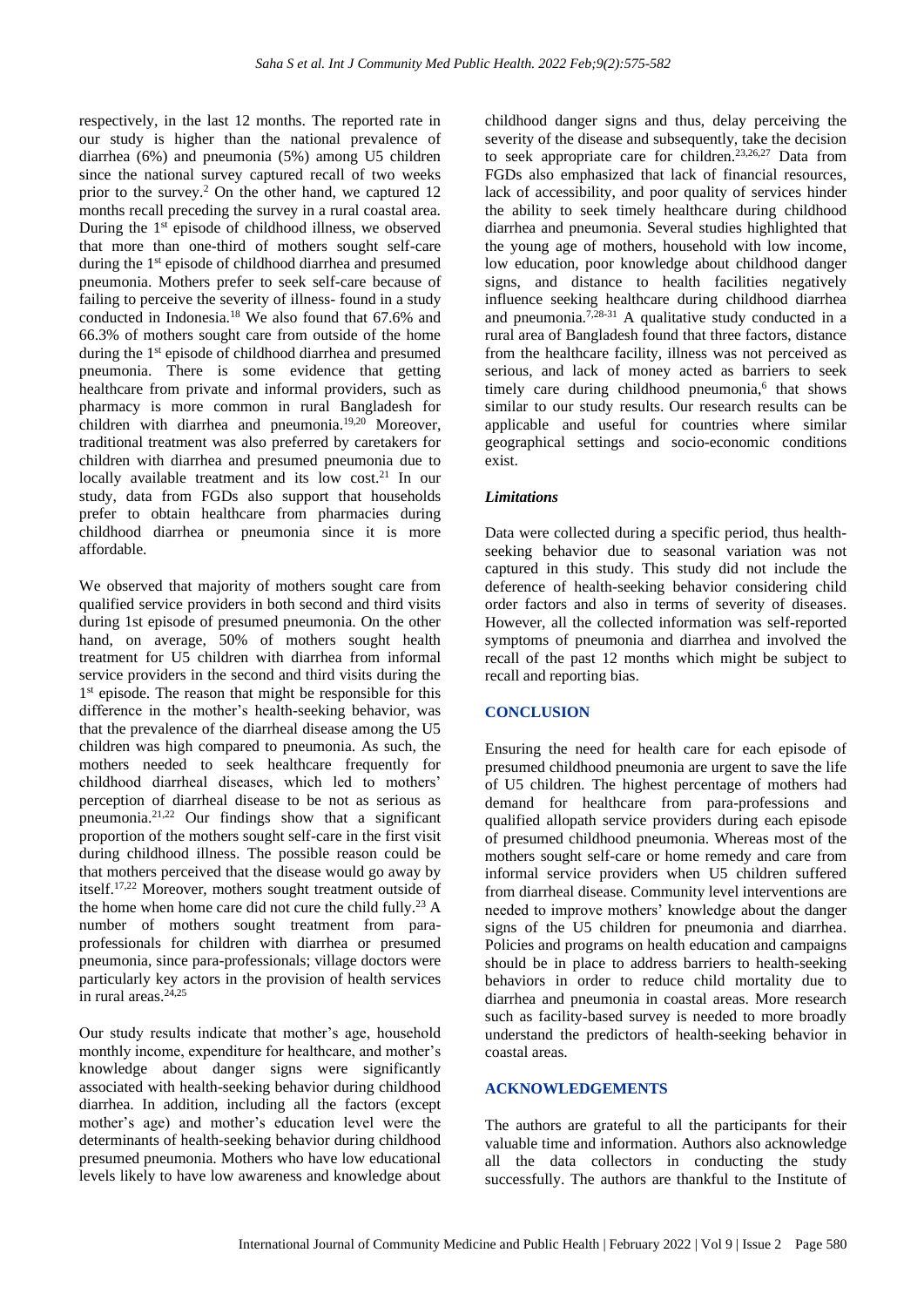disaster management and vulnerability studies (IDMVS) at the University of Dhaka in Bangladesh for approving the research protocol.

*Funding: No funding sources Conflict of interest: None declared Ethical approval: The study was approved by the Institutional Ethics Committee*

# **REFERENCES**

- 1. National Institute of Population Research and Training (NIPORT) and ICF. Bangladesh Demographic and Health Survey 2017- 2018. Dhaka, Bangladesh, and Rockville, Maryland, USA: NIPORT and ICF; 2020.
- 2. United Nations inter-agency group for child mortality estimation (UN IGME). Levels & trends in child mortality: report 2018, estimates developed by the UN interagency Group for child mortality estimation. Available at: <https://www.un.org/en/development/> desa/population/publications/mortality/childmortality-report-2018.asp. Accessed on 16 May 2020.
- 3. Naghavi M, Abajobir AA, Abbafati C, Abbas KM, Abd-Allah F, Abera SF, et al. Global, regional, and national age-sex specific mortality for 264 causes of death, 1980–2016: a systematic analysis for the Global Burden of Disease Study 2016. Lancet. 2017;390(10100):1151-210.
- 4. Ending preventable child deaths before 2035: Bangladesh call to action. New York: UNICEF. 2013. Available at: [https://www.unicef.org/bangladesh/](https://www.unicef.org/bangladesh/%20media_8295.htm)  [media\\_8295.htm.](https://www.unicef.org/bangladesh/%20media_8295.htm) Accessed on 16 May, 2020.
- 5. Sustainable development goals (SDGs). Available at: [https://sustainabledevelopment.un.org/topics/sustainab](https://sustainabledevelopment.un.org/topics/sustainabledevelopmentgoals) [ledevelopmentgoals.](https://sustainabledevelopment.un.org/topics/sustainabledevelopmentgoals) Accessed on 24 August 2021.
- 6. Ferdous F, Ahmed S, Das SK, Malek MA, Das J, Faruque AS, et al. Mothers' perception and healthcare seeking behavior of pneumonia children in rural Bangladesh. ISRN Family Med. 2014;2014:1-9.
- 7. Gao W, Dang S, Yan H, Wang D. Care-seeking pattern for diarrhea among children under 36 months old in rural western China. PloS One. 2012;7(8): e43103.
- 8. Geldsetzer P, Williams TC, Kirolos A, Mitchell S, Ratcliffe LA, Kohli-Lynch MK, et al. The recognition of and care seeking behaviour for childhood illness in developing countries: a systematic review. PloS One. 2014;9(4):e93427.
- 9. Jordan HT, Prapasiri P, Areerat P, Anand S, Clague B, Sutthirattana S, et al. A comparison of populationbased pneumonia surveillance and health-seeking behavior in two provinces in rural Thailand. Int J Infect Dis. 2009;13(3):355-61.
- 10. Olsen SJ, Laosiritaworn Y, Siasiriwattana S, Chunsuttiwat S, Dowell SF. The incidence of pneumonia in rural Thailand. Int J Infect Dis. 2006; 10(6):439-45.
- 11. Chauhan RC, Manikandan PA, Samuel A, Singh Z. Determinants of health care seeking behavior among

rural population of a coastal area in South India. Int J Sci Rep. 2015;1(2):118-22.

- 12. Haque SA. Salinity problems and crop production in coastal regions of Bangladesh. Pak J Bot. 2006; 38(5):1359-65.
- 13. Ministry of Health and Family Welfare (MOHFW). Health bulletin 2016: Teknaf Upazila health complex. Dhaka: MOHFW, Govt. of Bangladesh. 2016. Available at: [http://app.dghs.gov.bd/localhealth](http://app.dghs.gov.bd/localhealth%20Bulletin2016/publish/publish.php?org=10000934&year=2016&lvl=1)  [Bulletin2016/publish/publish.php?org=10000934&ye](http://app.dghs.gov.bd/localhealth%20Bulletin2016/publish/publish.php?org=10000934&year=2016&lvl=1) [ar=2016&lvl=1.](http://app.dghs.gov.bd/localhealth%20Bulletin2016/publish/publish.php?org=10000934&year=2016&lvl=1) Accessed on May 17, 2021.
- 14. Ahmed SM. Medical pluralism: the case of Bangladesh. J Prev Soc Med.1993;2(1): 26-9.
- 15. Rahman M, Islam MM, Islam MR, Sadhya G, Latif MA. Disease pattern and health seeking behavior in rural Bangladesh. Faridpur Med Coll J. 2011;6(1):32- 7.
- 16. Charan J, Biswas T. How to calculate sample size for different study designs in medical research?. Indian J Psychol Med. 2013;35(2):121.
- 17. Haque MA, Saha S. Determinants of mother's health seeking behaviour during common childhood illness in a coastal area of Bangladesh. Int J Percept Public Health. 2018;2(2):76-87.
- 18. Purwati NH, Rustina Y, Supriyatno B. Knowledge and healthcare-seeking behavior of family caregivers of children with pneumonia: A qualitative study in an urban community in Indonesia. Belitung Nurs J. 2021;7(2):107-12.
- 19. Burton DC, Flannery B, Onyango B, Larson C, Alaii J, Zhang X, et al. Healthcare-seeking behaviour for common infectious disease-related illnesses in rural Kenya: a community-based house-to-house survey. J Health Popul Nutr. 2011;29(1):61.
- 20. Das SK, Nasrin D, Ahmed S, Wu Y, Ferdous F, Farzana FD, et al. Health care-seeking behavior for childhood diarrhea in Mirzapur, rural Bangladesh. Am J Trop Med Hyg. 2013;89(1\_Suppl):62-8.
- 21. Diaz T, George AS, Rao SR, Bangura PS, Baimba JB, McMahon SA, et al. Healthcare seeking for diarrhoea, malaria and pneumonia among children in four poor rural districts in Sierra Leone in the context of free health care: results of a cross-sectional survey. BMC Public Health. 2013;13(1):157.
- 22. Aftab W, Shipton L, Rabbani F, Sangrasi K, Perveen S, Zahidie A, et al. Exploring health care seeking knowledge, perceptions and practices for childhood diarrhea and pneumonia and their context in a rural Pakistani community. BMC Health Serv Res. 2018; 18(1):1-10.
- 23. Mohanraj R, Kumar S, Jayakumar S, Agarwal M, Dhingra B, Jeyaseelan V, et al. Where do mothers take their children for pneumonia care? Findings from three Indian states. PloS One. 2019;14(4):e0214331.
- 24. Abbas, B. Health for the rural masses-insights from chakaria. dhaka: international centre for diarrhoeal disease research, Bangladesh. Available at: [http://dspace.icddrb.org/jspui/bitstream/123456789/64](http://dspace.icddrb.org/jspui/bitstream/123456789/6421/1/FHS_book_Health_for_Rural_Masses.pdf) [21/1/FHS\\_book\\_Health\\_for\\_Rural\\_Masses.pdf.](http://dspace.icddrb.org/jspui/bitstream/123456789/6421/1/FHS_book_Health_for_Rural_Masses.pdf) Accessed on 28 May, 2020.